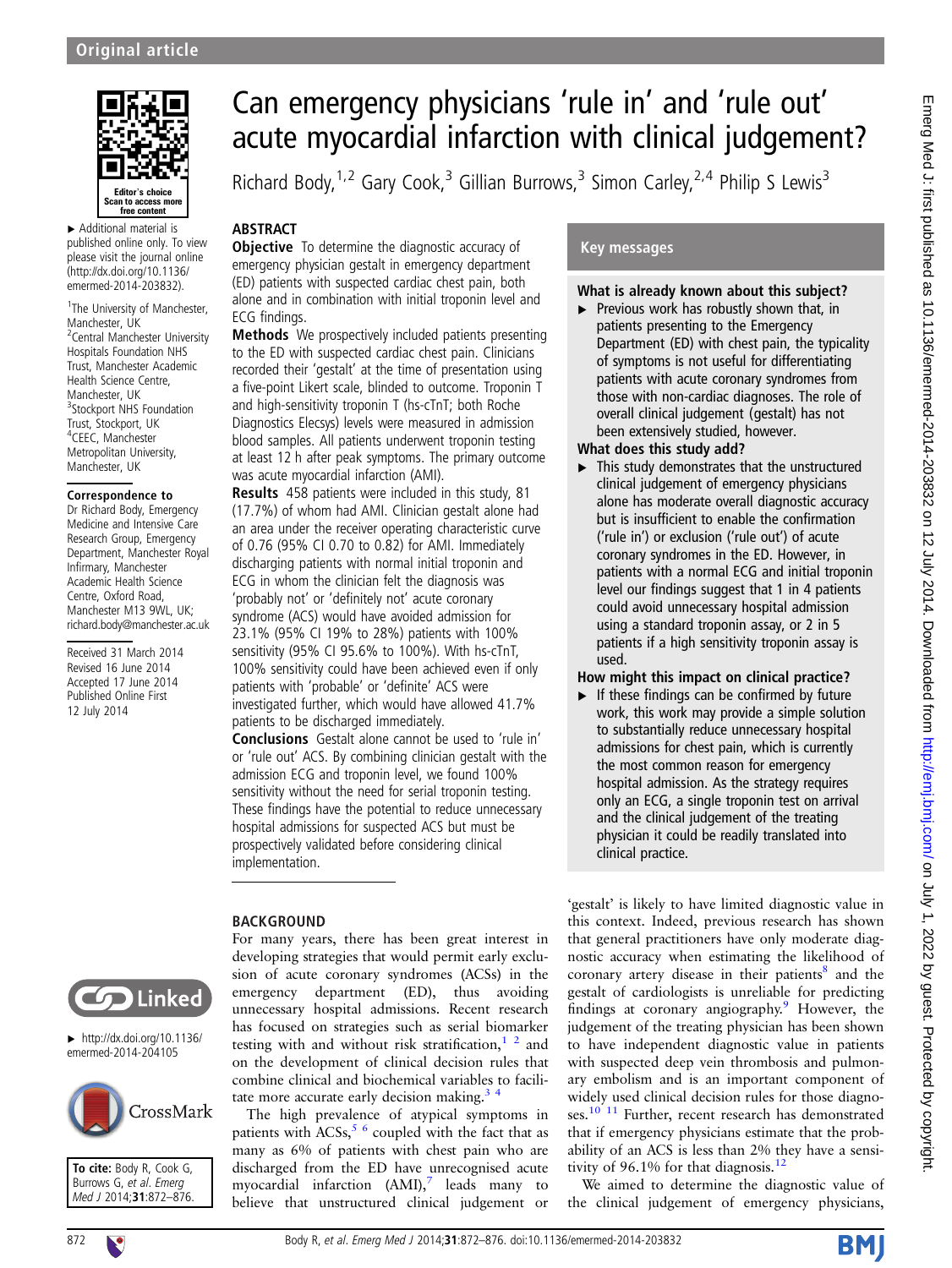both alone and in combination with ECG findings and troponin levels at the time of initial presentation to the ED.

# METHODS

We undertook a prospective diagnostic cohort study at Stockport NHS Foundation Trust, a District General Hospital in Greater Manchester, UK. Ethical approval was obtained from the Research Ethics Committee (reference 09/H1014/74), and all participants provided written informed consent. From this cohort, we have recently reported external validation of the Manchester Acute Coronary Syndromes (MACS) decision rule.[4](#page-4-0) We included consecutive adult patients presenting to the ED with suspected cardiac chest pain occurring in the previous 24 h, excluding those with another medical condition necessitating hospital admission; those with renal failure requiring dialysis; patients with chest trauma and suspected myocardial contusion; those who did not speak English; prisoners and patients for whom all means of follow-up would be impossible.

Clinical features were recorded by the treating physician using a custom-designed case report form. The treating physician was asked to record their unstructured 'gestalt' or clinical judgement about the probability of an ACS using a five-point Likert scale as follows: 'definitely not', 'probably not', 'not sure', 'probably' and 'definitely'. As these data were recorded at the time of initial presentation and before the results of investigations were available, the treating clinicians were blinded to the final outcome of the patient. As we recorded clinician gestalt following a genuine consultation with the patient, clinicians were not blinded to the ECG or other clinical information. However, we took a number of measures to ensure that treating clinicians were blinded to the initial troponin level. First, clinical protocols in place at the time of this study did not include troponin testing at the time of presentation unless >12 h had already elapsed since peak symptoms. Second, when troponin levels had been evaluated, research staff would verify that clinicians remained unaware of the initial troponin results before collecting case report forms. All patients were followed up by telephone, home visit or in clinic after 30 days.

# Laboratory analyses

Patients underwent venepuncture at the time of presentation in the ED and at least 12 h after symptom onset. All 12 h samples were immediately tested for cardiac troponin T (Roche Diagnostics Elecsys, 4th generation, 99th centile 10 ng/L, coefficient of variation <10% at 35 ng/L). At the time of this study, samples drawn at the time of arrival were not routinely tested for cardiac troponin T except in the case of patients who presented >12 h after their peak symptoms. Serum samples drawn at the time of presentation and 12 h after symptom onset were therefore stored at −70°C and later tested for cardiac troponin T (if not already) and also for high-sensitivity troponin T (hs-cTnT, Roche Diagnostics 5th generation Elecsys, 99th centile 14 ng/L, coefficient of variation <10% at 13 ng/L). After our initial analyses, we became aware that the batch of reagent supplied by the manufacturer for hs-cTnT testing had been affected by a calibration shift. Aliquots of all samples were therefore retested using an unaffected batch of reagent and statistical analyses were repeated.

#### **Outcomes**

The primary outcome was a diagnosis of AMI. This was defined in accordance with the Third Universal Definition of Myocardial Infarction as a rise and/or fall of cardiac troponin with at least one level above the 99th centile for a healthy

reference population.<sup>[13](#page-4-0)</sup> Based on the analytical characteristics of the troponin assay, a change of 20 ng/L on serial sampling was considered to represent a rise and/or fall. The diagnosis of AMI was adjudicated by two independent investigators blinded to clinician gestalt.

We also analysed data for the secondary outcome of major adverse cardiac events (MACE) within 30 days. This was defined as death (all cause), prevalent or incident AMI or the need for coronary revascularisation within 30 days. New angiographic stenoses >50% the diameter of a major epicardial vessel (as reported by the responsible cardiologist) were also prospectively considered to constitute MACE.

# Statistical analyses

We calculated sensitivity, specificity, positive and negative predictive values using MedCalc V.12.4.0.0 (Mariakerke, Belgium). The area under the receiver operating characteristic (ROC) curve was calculated in IBM SPSS Statistics V.20.0.0. We also evaluated whether gestalt gave independent predictive value once initial troponin level and the presence or absence of ECG ischaemia had been taken into account by entering these data into a logistic regression analysis using IBM SPSS Statistics V.20.0.0

# Sample size

Sample size for this study was determined by calculating the required number of patients to ensure that, for a diagnostic strategy with 100% sensitivity, the lower bound of the 95% CI was no lower than 95%. Assuming a 20% incidence of the primary outcome, this would require a minimum sample size of 450 patients.

# RESULTS

In total, 458 patients who presented to the ED between April and July 2010 were included in the final analysis (fi[gure 1](#page-2-0)). Of these patients, 81 (17.7%) were given an adjudicated diagnosis of AMI. After 30 days, an additional 19 patients had developed MACE. These included three deaths (all cardiac or presumed cardiac, including one death due to aortic dissection); a total of seven AMIs (excluding those prevalent at the time of inclusion); and 14 patients who had a new coronary stenosis identified (9 of whom underwent urgent revascularisation within the follow-up period). Thus, in total, 100 (21.8%) patients had developed one or more MACE. Baseline characteristics are shown in [table 1](#page-2-0).

Clinician gestalt had an area under the ROC curve of 0.76 (95% CI 0.70 to 0.82) for AMI. The overall prevalence of AMI and incidence of MACE stratified by clinician gestalt are shown in [table 2](#page-3-0). Interestingly, in 11 (2.4%) cases, clinicians recorded that the diagnosis was 'definitely not ACS' despite the fact that they were investigating the patients for that diagnosis. Of those 11 patients, 10 were given final diagnoses of non-cardiac chest pain and 1 was diagnosed with heart failure and an exacerbation of chronic obstructive pulmonary disease. Two of the eleven patients underwent further investigation for stress-inducible myocardial ischaemia (one exercise tolerance test; one myocardial perfusion scan), both of which demonstrated no inducible ischaemia. None of these 11 patients had AMI on the initial attendance, but one (9.1%) developed MACE within 30 days. In that patient, AMI was initially excluded by serial troponins but the patient developed AMI within 30 days.

Conversely, in 53 (11.6%) cases, clinicians recorded that the diagnosis was 'definitely ACS' yet only around half of these patients had AMI (n=27, 50.9%) or MACE within 30 days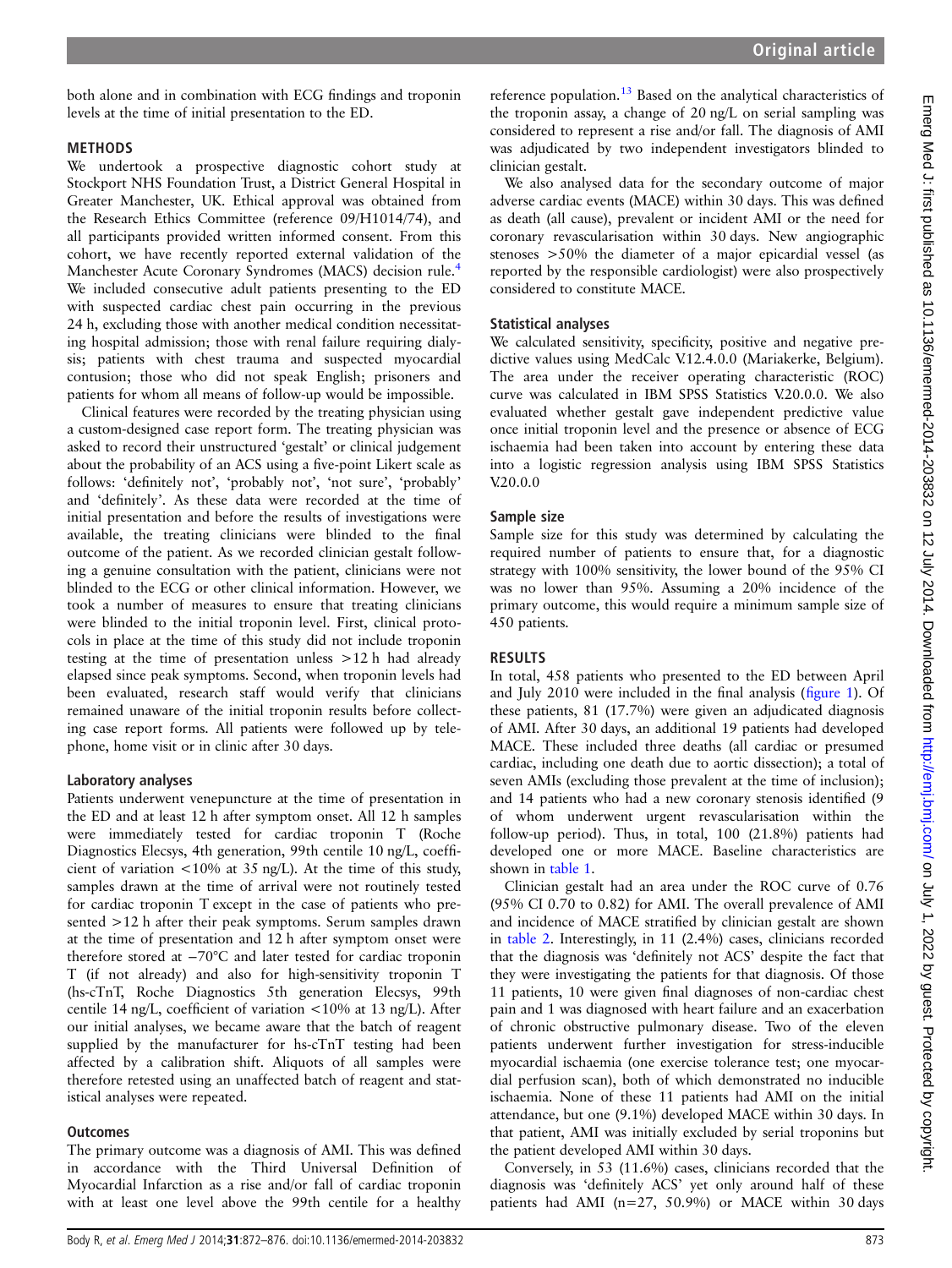# <span id="page-2-0"></span>Figure 1 Patient flow diagram.



 $(n=28, 52.8\%)$ . The relationship of clinician gestalt to the prevalence of AMI stratified by seniority of treating clinician is shown in [table 3.](#page-3-0) With increasing seniority, doctors were marginally more likely to be correct when they believed that the diagnosis was 'definitely ACS'. Interestingly, the prevalence of AMI was actually higher when more senior doctors recorded that the diagnosis was 'probably not ACS'.

The overall diagnostic accuracy of physician gestalt as a dichotomous tool that could potentially be used to guide decisions to admit or discharge patients is shown in [table 4.](#page-3-0) We report the diagnostic accuracy of gestalt alone and in combination with the initial troponin level and ECG findings. High-sensitivity troponin assays have been implemented since the time of this study. We have therefore presented the diagnostic accuracy of gestalt in combination with both standard (non-high sensitivity) and high-sensitivity troponin assays. The use of a high-sensitivity troponin assay would have achieved a sensitivity of 100% (95% CI 95.4% to 100%) when combined with gestalt and the ECG, even if only those with 'probable' or 'definite' ACS were admitted to hospital for further investigation. In this cohort, that strategy would have enabled 191 (41.7%) patients to be discharged immediately from the ED, with no missed AMIs. Three (1.6%) of these patients developed MACE within 30 days.

To achieve a sensitivity of 100% with a standard troponin assay in combination with the ECG and clinician gestalt, only those in whom the clinician felt the diagnosis was either 'definitely not' or 'probably not' ACS could be discharged. This strategy would have enabled 106 (23.1%) patients to be immediately discharged with no missed AMIs. One (0.9%) of these patients developed MACE within 30 days.

On multivariate analysis adjusting for initial ECG ischaemia and the troponin level on arrival, gestalt remained independently predictive of both AMI (OR 2.37, 95% CI 1.55 to 3.62, p<0.0001) and MACE (OR 1.96, 95% CI 1.40 to 2.74,  $p < 0.0001$ ).

#### **DISCUSSION**

These findings demonstrate an important, simple and yet novel concept. They confirm that it would be unsafe for emergency

physicians to use their clinical judgement alone to discharge patients with suspected cardiac chest pain from the ED without further investigation. However, if the treating emergency physician deems that the diagnosis is 'probably not' or 'definitely not' ACS, then a normal initial troponin level and ECG would potentially enable almost one quarter of patients to be discharged, even using a non-high-sensitivity troponin assay. In this cohort, that strategy missed no AMIs and the incidence of MACE at follow-up was low (0.9%).

Our findings go further by demonstrating that the use of a high-sensitivity troponin assay would enable clinicians to also consider immediate discharge for patients with normal initial ECG and hs-cTnT unless they deemed that the diagnosis was 'probably' or 'definitely' ACS. In this cohort, unnecessary hospital admission could have been avoided for over 40% of

Table 1 Baseline characteristics of included patients

| Variable                              | <b>Total</b><br>$(N=458)$ | <b>Had AMI</b><br>$(N=81)$ | Did not have AMI<br>$(N=377)$ |
|---------------------------------------|---------------------------|----------------------------|-------------------------------|
| Age in years, mean (SD)               | 63.7 (15.7)               | 72.0 (13.5)                | 62.0 (15.6)                   |
| Men $(\%)$                            | 270 (59.0)                | 52 (64.2)                  | 218 (57.8)                    |
| Previous angina (%)                   | 181 (39.5)                | 24 (29.6)                  | 157 (41.6)                    |
| Previous myocardial<br>infarction (%) | 137 (29.9)                | 28 (34.6)                  | 109 (28.9)                    |
| Hypertension (%)                      | 191 (41.7)                | 42 (51.9)                  | 149 (39.5)                    |
| Hyperlipidaemia (%)                   | 184 (40.2)                | 35 (43.2)                  | 149 (39.5)                    |
| Diabetes mellitus (%)                 | 76 (16.6)                 | 20(24.7)                   | 56 (14.9)                     |
| Smoking (%)                           | 98 (21.4)                 | 18 (22.2)                  | 80(21.2)                      |
| Previous coronary<br>intervention (%) | 100(21.8)                 | 15(18.5)                   | 85 (22.5)                     |
| Time from symptom onset (h)           |                           |                            |                               |
| $0 - 3$                               | 212 (46.3)                | 34 (42.0)                  | 178 (47.2)                    |
| $3 - 6$                               | 89 (19.4)                 | 18 (22.2)                  | 71 (18.8)                     |
| $6 - 12$                              | 64 (14.0)                 | 13 (16.0)                  | 51 (13.5)                     |
| >12                                   | 93 (20.3)                 | 16 (19.8)                  | 77 (20.4)                     |

AMI, acute myocardial infarction.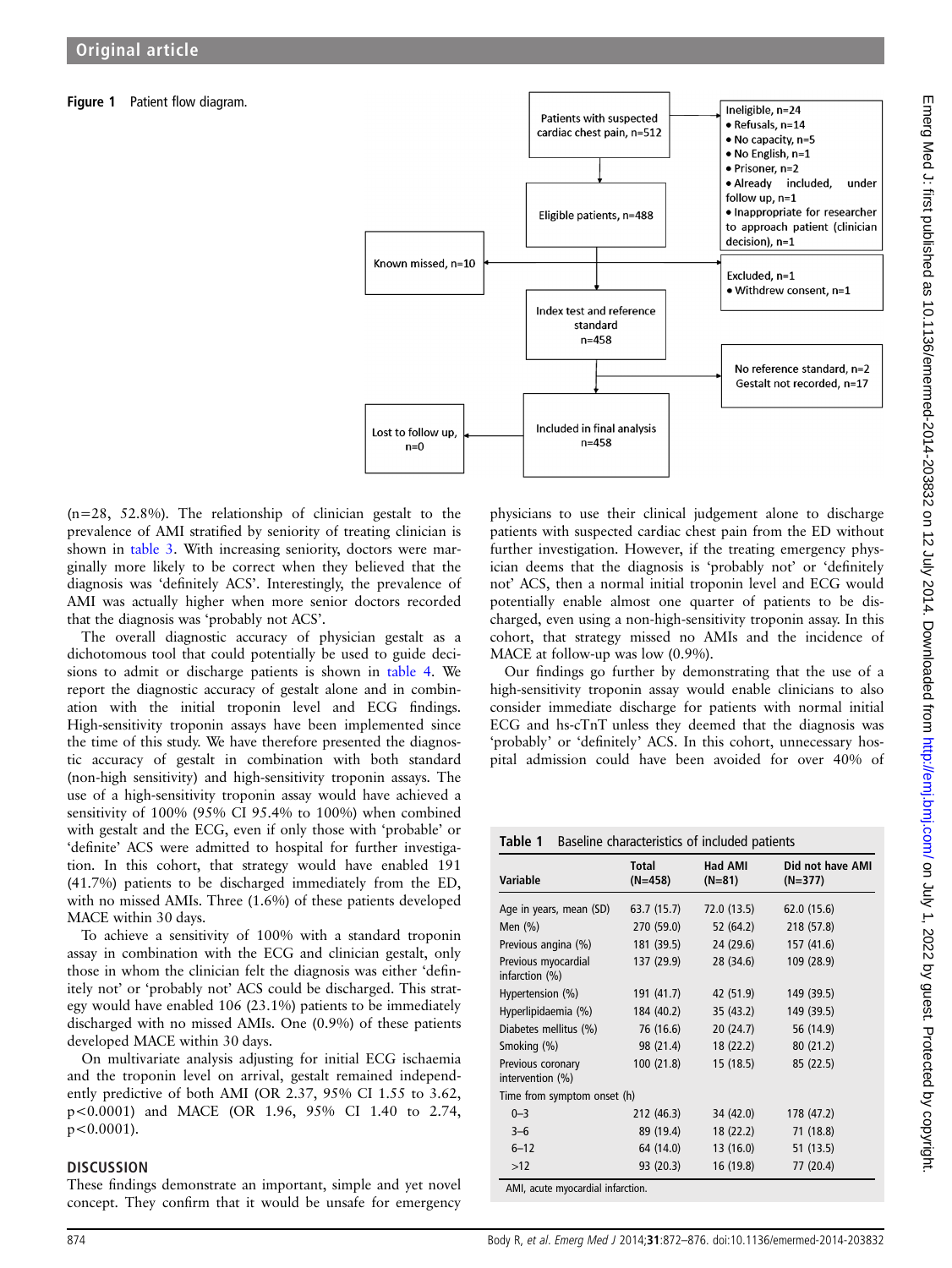<span id="page-3-0"></span>Table 2 Prevalence of AMI and incidence of MACE within 30 days stratified by physician's gestalt Gestalt Definitely not ACS Probably not ACS Could be ACS Probably ACS Definitely ACS Number with AMI (%) 0 (0.0) 4 (3.5) 19 (11.9) 31 (25.6) 27 (50.9) Number with MACE (%) 1 (9.1) 6 (5.3) 25 (15.6) 40 (33.1) 28 (52.8) Total number (%) 11 (2.4) 113 (24.7) 160 (34.9) 121 (26.4) 53 (11.6)

ACS, acute coronary syndrome; AMI, acute myocardial infarction; MACE, major adverse cardiac event.

Table 3 Number (%) with AMI stratified by physician's gestalt and grade of doctor

| Grade                | <b>Not ACS</b> | <b>Probably not ACS</b> | Could be ACS | <b>Probably ACS</b> | <b>Definitely ACS</b> |
|----------------------|----------------|-------------------------|--------------|---------------------|-----------------------|
| Senior house officer | $0/4$ $(0.0)$  | 1/40 (2.5)              | 6/72(8.3)    | 12/50 (24.0%)       | 7/16(43.8)            |
| Registrar $(ST4+)$   | 0/7(0.0)       | $2/60$ (3.3)            | 12/65 (18.5) | 15/57 (26.3)        | 17/32 (53.1)          |
| Consultant           | 0/0            | 1/13(7.7)               | 1/23 (4.3)   | 4/14(28.6)          | 3/5(60.0)             |

Senior house officer: a fully registered medical practitioner who typically has between 1 and 4 years of postgraduate medical experience.

Registrar (ST4+): a fully registered medical practitioner who typically has 4–7 years of postgraduate medical experience.

Consultant: a fully registered medical practitioner who has completed specialty training in emergency medicine (Fellowship of the College of Emergency Medicine) and who has at least 7 years of postgraduate medical experience.

ACS, acute coronary syndrome; AMI, acute myocardial infarction.

patients through use of this strategy with no missed AMIs and a low incidence of MACE (1.7%).

It is important to recognise that we included patients with suspected cardiac chest pain, that is, the treating clinician used their clinical judgement to identify patients in whom the diagnosis of an ACS was suspected. Patients in whom there was no suspicion of an ACS based on the clinician's clinical judgement are not investigated for an ACS in clinical practice and were not included in this study. Therefore, it is important to point out that this study evaluates the clinical judgement of emergency physicians once they have considered that a patient's symptoms may be cardiac in nature and therefore warrant investigation.

There has been surprisingly little previous work in this area. Prior research has demonstrated that atypical symptoms<sup>5</sup> <sup>6</sup> and a lack of risk factors for coronary artery disease<sup>14</sup> do not preclude a diagnosis of ACS. There is also evidence to suggest that approximately 2% of AMIs are missed in the  $ED<sub>15</sub>$  $ED<sub>15</sub>$  $ED<sub>15</sub>$  which has prognostic implications for patients and medicolegal implications for doctors. Such findings have undoubtedly helped to encourage a culture in which reliance on clinical judgement is discouraged.

Kline *et al* evaluated the diagnostic accuracy of clinician gestalt in a cohort of 840 patients who presented to the ED with undifferentiated chest pain or shortness of breath, 23 of whom had  $ACS<sup>16</sup>$ . They found that unstructured clinical judgement, which was defined as the clinician's estimate for the pre-test probability of ACS using a visual analogue scale, had an area under the ROC curve of 0.64. Using gestalt alone at a threshold of 2.5% estimated probability of ACS, clinicians had a sensitivity of 91% for the diagnosis, which would be insufficient to enable safe immediate discharge from the ED.

Such research makes it clear that the clinical judgement of a clinician is an imperfect diagnostic tool and should not be relied upon alone to make decisions to admit or discharge patients with suspected ACS. Combination with other factors is necessary if it is to be useful in this regard. The Wells score for pulmonary embolism is an example of a similar approach. This score includes clinician gestalt as an important factor. In combination with D-dimer levels, the Wells score facilitates safe, immediate exclusion of pulmonary embolism in the  $ED<sup>11</sup>$  and is widely used in practice. We have demonstrated that the simple combination of gestalt, ECG and troponin could potentially be

| <b>Strategy</b>                                                   | Sensitivity           | Specificity         | <b>PPV</b>          | <b>NPV</b>            |  |  |  |  |
|-------------------------------------------------------------------|-----------------------|---------------------|---------------------|-----------------------|--|--|--|--|
| Gestalt alone ('probably not' ACS discharged)*                    | 95.1 (87.8 to 98.6)   | 31.8 (27.2 to 36.8) | 23.1 (18.6 to 28.0) | 96.8 (92.0 to 99.1)   |  |  |  |  |
| Gestalt alone (only 'probable' and 'definite' ACS admitted)t      | 71.6 (60.5 to 81.1)   | 69.2 (64.3 to 73.9) | 33.3 (26.4 to 40.9) | 91.8 (88.1 to 94.8)   |  |  |  |  |
| Gestalt+TnT+ECG‡                                                  | 100.0 (95.6 to 100.0) | 28.0 (23.5 to 32.8) | 23.1 (18.8 to 27.8) | 100.0 (96.6 to 100.0) |  |  |  |  |
| Gestalt+hs-TnT+ECG§                                               | 100.0 (95.4 to 100.0) | 22.8 (18.6 to 27.4) | 21.5 (17.4 to 26.1) | 100.0 (95.7 to 100.0) |  |  |  |  |
| Gestalt+hs-TnT+ECG (only 'probable' and 'definite' ACS admitted)¶ | 100.0 (95.4 to 100.0) | 46.6 (41.4 to 51.9) | 28.4 (23.1 to 34.1) | 100.0 (97.9 to 100.0) |  |  |  |  |

\*This strategy would mean that patients are discharged if the clinician believed the diagnosis was 'definitely not' or 'probably not' ACS. All other patients would be admitted. †This strategy would mean that patients are discharged if the clinician believed the diagnosis was 'definitely not', 'probably not' or 'could be' ACS. Only those with 'probable' or 'definite' ACS would be admitted.  $$N=456$ 

§Retested hs-cTnT. N=447.

¶This strategy would mean that patients would be discharged if they had no ECG ischaemia, a normal hs-TnT level on arrival and if the clinician felt the diagnosis was 'definitely not', 'probably not' or 'could be' ACS. Other patients would be admitted.

ACS, acute coronary syndrome.